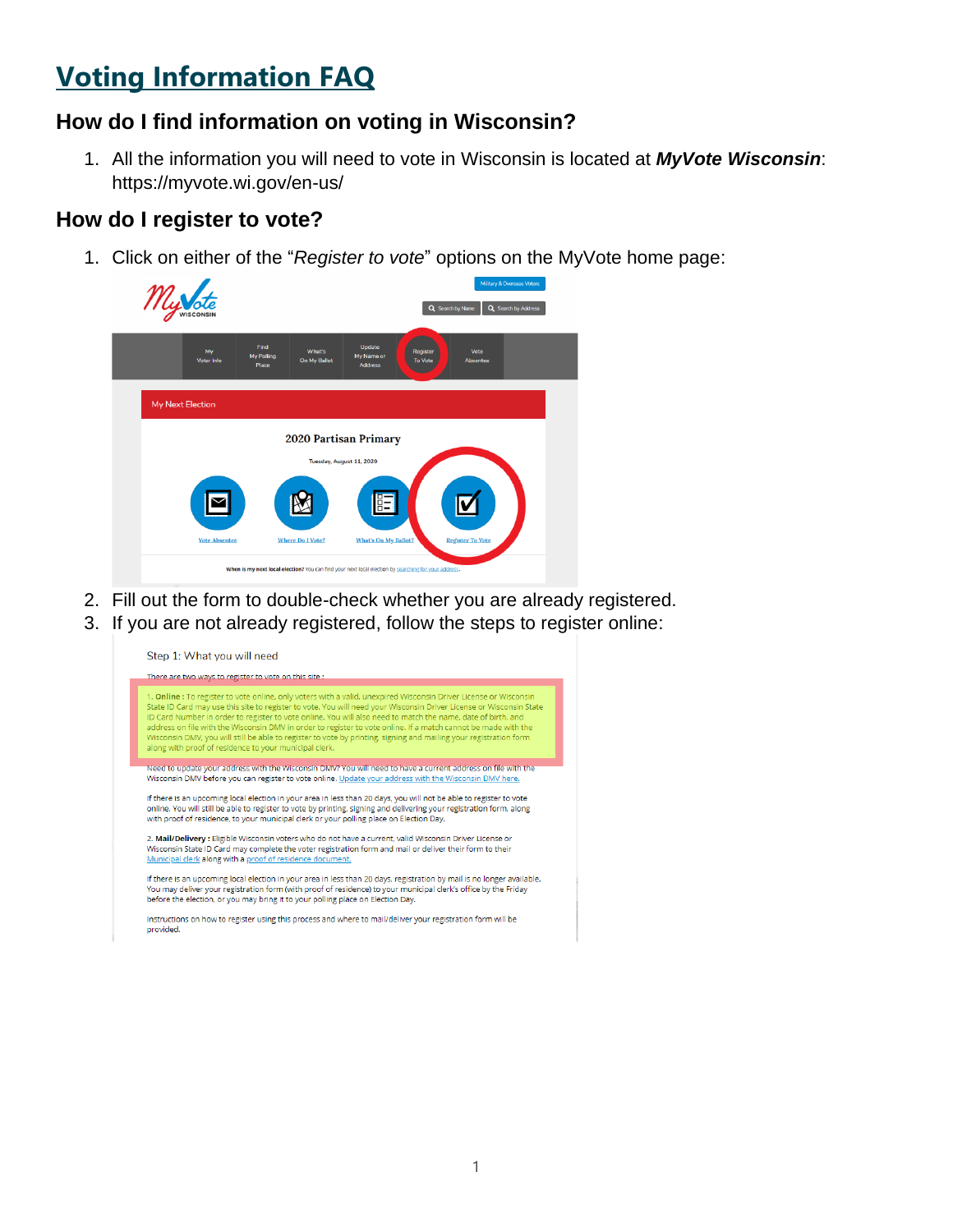## **Where do I vote?**

1. Click on either the "*Find My Polling Place*" or "*Where Do I Vote*" links on the MyVote home page:

|                                                   |                      |                                                                                                      |                                        | Military & Overseas Voters<br>Q Search by Name<br>Q Search by Address |                         |  |  |
|---------------------------------------------------|----------------------|------------------------------------------------------------------------------------------------------|----------------------------------------|-----------------------------------------------------------------------|-------------------------|--|--|
|                                                   | My<br>Voter Info     | Find<br>What's<br>My Polling<br>On My Ballot<br>Place                                                | Update<br>My Name or<br><b>Address</b> | Register<br><b>To Vote</b>                                            | Vote<br>Absentee        |  |  |
| My Next Election                                  |                      |                                                                                                      |                                        |                                                                       |                         |  |  |
| 2020 Partisan Primary<br>Tuesday, August 11, 2020 |                      |                                                                                                      |                                        |                                                                       |                         |  |  |
|                                                   | <b>Vote Absentee</b> | <b>Where Do I Vote?</b>                                                                              | <b>What's On My Ballot?</b>            |                                                                       | <b>Register To Vote</b> |  |  |
|                                                   |                      | When is my next local election? You can find your next local election by searching for your address. |                                        |                                                                       |                         |  |  |

2. Fill out the form with your current address to find your polling place.

## **How do I vote absentee?**

1. Click on either of the "*Vote absentee*" links from the MyVote home page:



- 2. Fill out form to request absentee ballot. If you have not already, you will need to upload an image of a valid Wisconsin driver's license or identification card as part of your absentee ballot request.
- 3. You may also click on the "*Vote Absentee*" link to check the status of your absentee ballot request.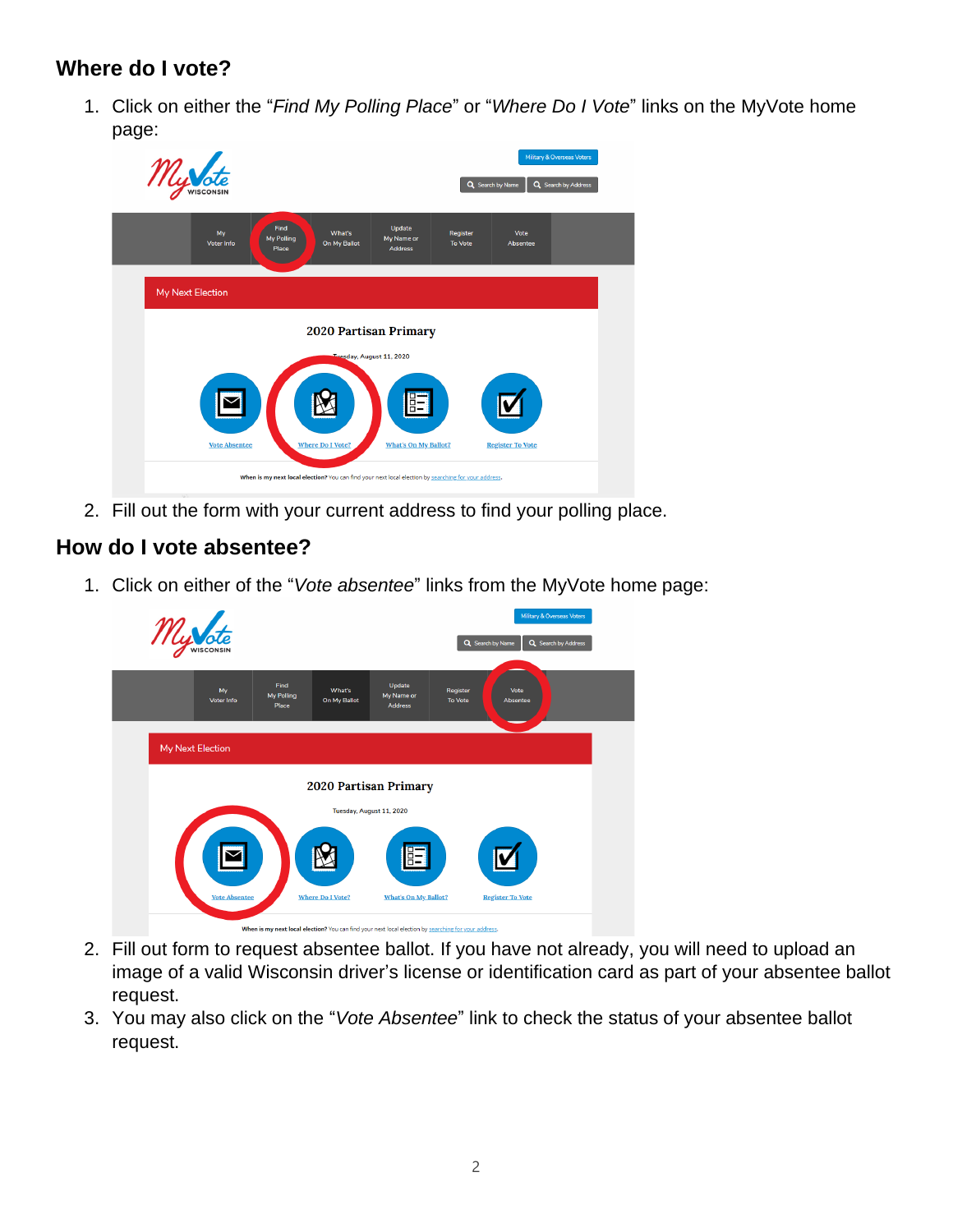## **Who and what are we voting for in the next election?**

1. Click on either of the "*What's On My Ballot*" links from the MyVote home page:



*2.* Input your address to be shown a sample ballot if it is available. *Ballots are typically ready 47 days before elections with federal contests and 21 days before elections with only state and/or local contests.*

### **Is there a way to see my voting record?**

1. Click on the "*My Voter Info*" link on the MyVote home page:

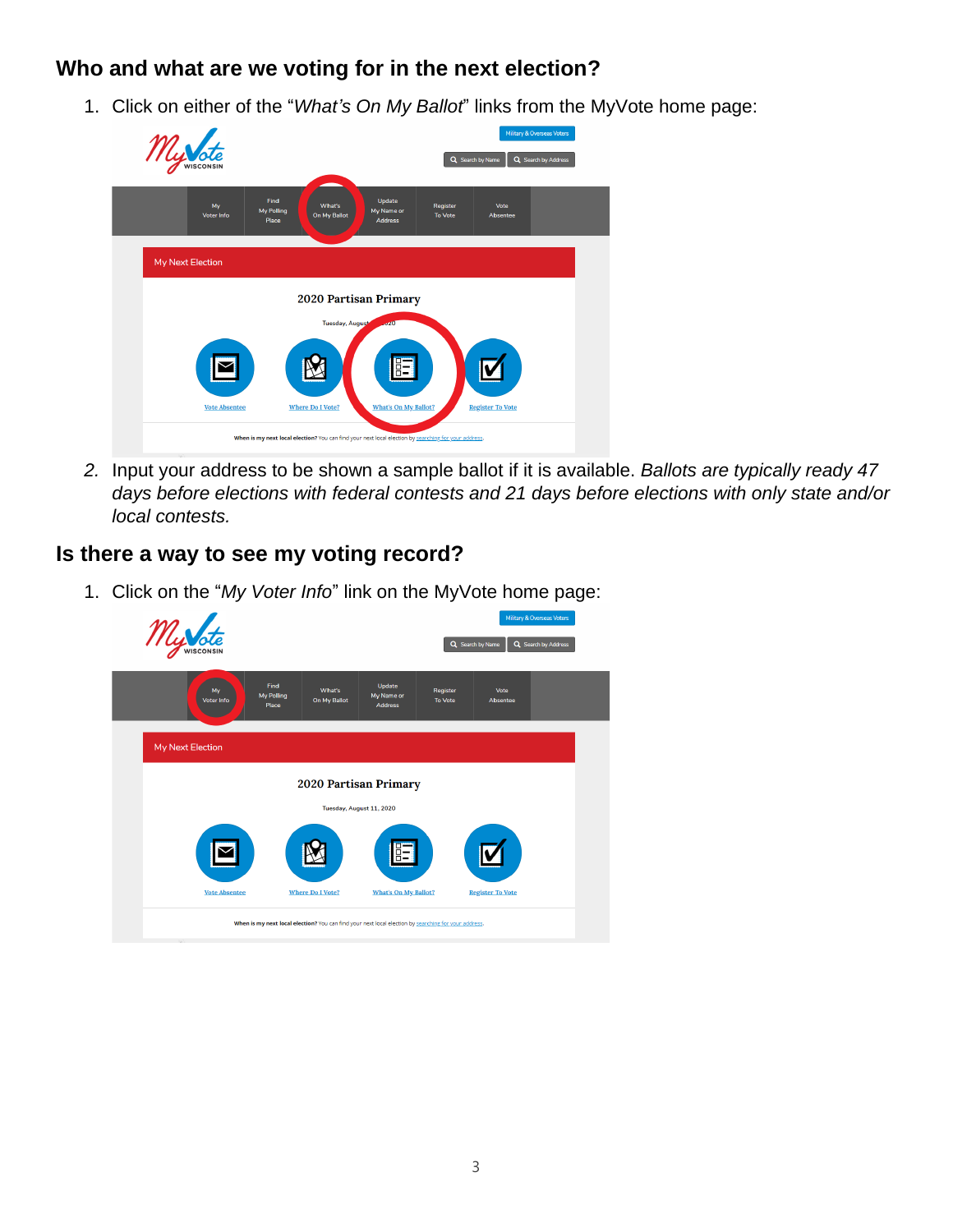*2.* Fill out the form with your name and date of birth. From here, you can see if you are registered to vote, your current address on file, your next election and polling location, and your past voting history. The menu at the side of the page will also allow you to look at all of your current elected officials:

|                                                                       | MY VOTER INFORMATION                              |
|-----------------------------------------------------------------------|---------------------------------------------------|
| <b>My Voter Info</b><br>My Voter Information<br>My Elected Officials  | <b>Update Name</b><br><b>Update Address</b>       |
| <b>Provisional Ballots</b><br>My<br>$\overline{\mathbf{K}}$           | MY NEXT ELECTION                                  |
| More Information                                                      | 2020 Partisan Primary<br>Tuesday, August 11, 2020 |
| My Next Election<br>2020 Partisan Primary<br>Tuesday, August 11, 2020 |                                                   |

## **Who are my elected officials and how do I contact them?**

1. Wisconsin has an interactive map that will let you input your address to locate your elected officials:<http://maps.legis.wisconsin.gov/>

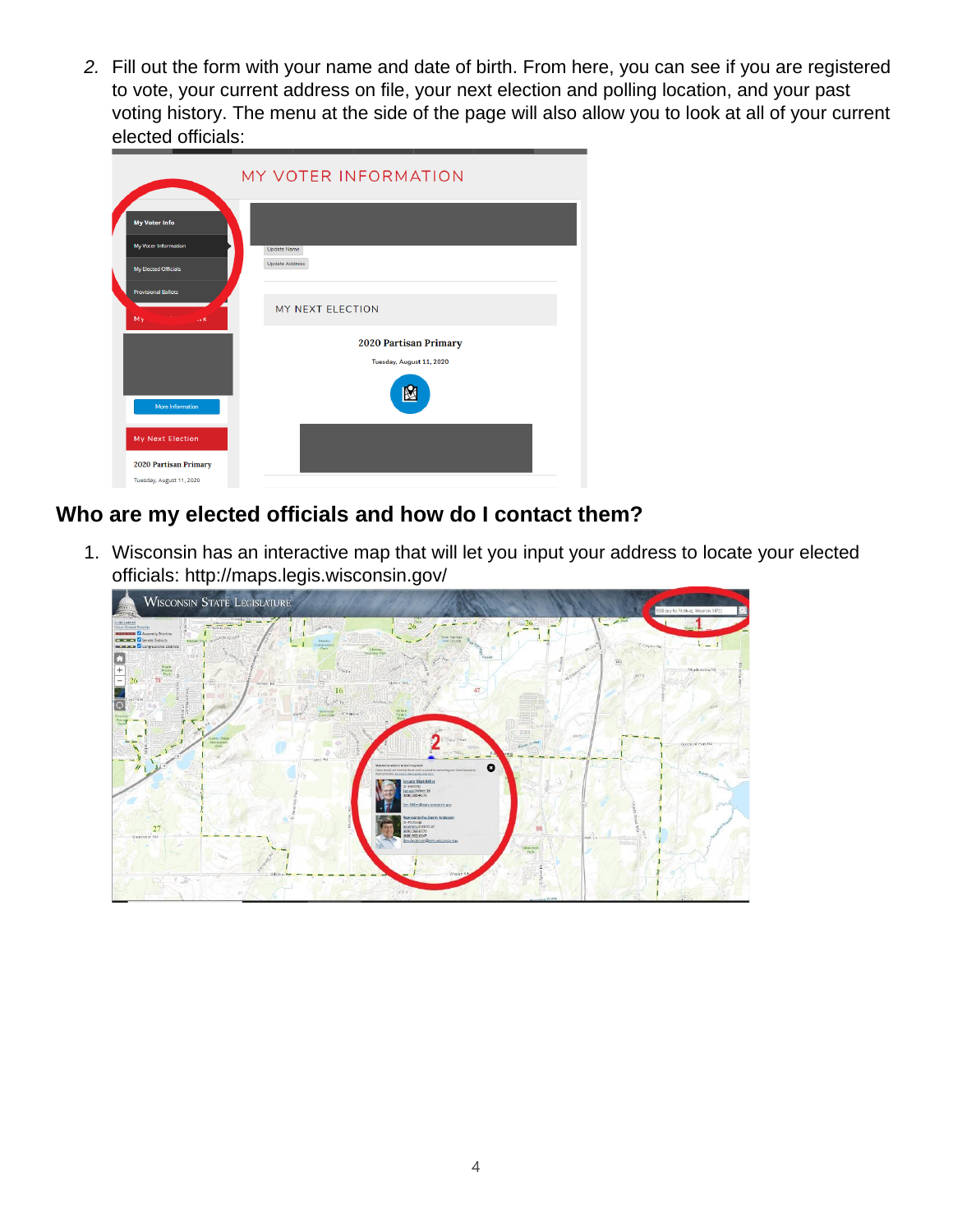2. Input your address into the box labeled with 1 on map and click on the search magnifying glass icon. Your candidates will pop up in a small window the map, as shown and labeled 2. Click on "*For More Information Click Here*" link in candidate pop up window to be taken to a website with contact information on your State legislators and links to contact information for your U.S. House of Representatives and U.S. Senate legislators.



### **Where do candidates stand on issues?**

1. One of the best ways to find out where candidates stand on issues is to go directly to their candidate website. You can find out who your candidates are by looking at the "*What's On My Ballot"* link on MyVote as discussed previously in this handout. Once you know who your candidates are, you can perform a *Google* search on their names to locate their candidate websites. For example, go to *google.com* and type "*candidate's name* official website*"* into the search box and hit the "enter" key for results:



In the above example, you would type the actual candidate's first and last names into the box instead of "presidential candidate".

**2.** If you would like to look at information on where multiple candidates stand in one location, *OnTheIssues.org* is a website that gives information on where most federal (Presidential, Senate, and House) and state gubernatorial candidates stand on current issues. **This website is updated as information is available, so information on current and upcoming races may not be updated until close to the actual election date when the current information is available.**